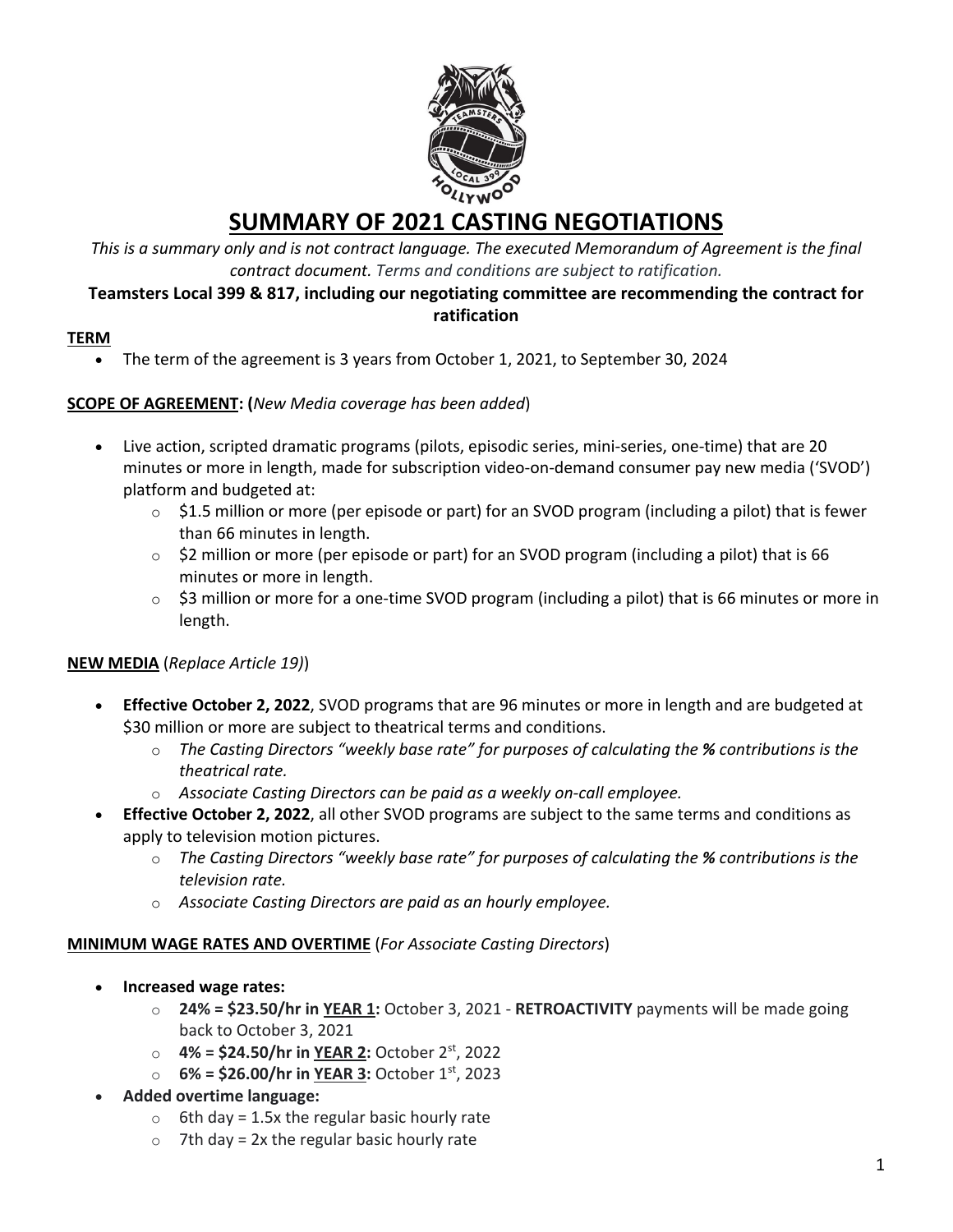**PENSION AND HEALTH PLAN:** *The employers will be spending an additional \$370 million to fund our health and pension plans over the 3 years of the contract as outlined below*.

- **Employers that Pay OVER \$15 Million Dollars in Residuals:** The employers that pay over \$15 million dollars in residuals to the fund in a (5) year period and pay the basic fringe hourly contribution rate will add an additional \$0.40 per hour for each year of the Agreement. All retroactive benefits will be paid from 10/03/21.
- **Employers that Pay UNDER \$15 Million Dollars in Residuals:** The employers that don't pay more than \$15 million dollars in residuals to the fund in a five (5) year period and pay the premium fringe hourly contribution, will add an additional \$1.20 per hour for each year of the Agreement. All retroactive benefits will be paid from 10/03/21.
- **Increased Benefits for On-Call Employees:**
	- o Effective 10/02/22, all Casting Directors and Associate Casting Directors paid on an "on-call" weekly basis who currently receive (60) hours of pension and health contributions for a five-day workweek will be increased to (65) hours a week.
	- $\circ$  Effective 10/01/23, the hours will be increased to (70) hours a week.

*\*Contributions on behalf of employees engaged on an hourly basis shall continue to be made for each hour worked or guaranteed\**

**INDIVIDUAL ACCOUNT PLAN:** *In addition to the defined pension plan and health plan, the employers are increasing additional pension contributions for each participant based on the number of hours each individual works.*

- **Increased Percentages:**
	- o **Effective October 2, 2022,** Associate Casting Directors increase from 4% to 5%
	- o **Effective October 1, 2023**, both Casting Directors and Associate Casting Directors increase from 5% to 6%
- **Weekly Base Rate:**
	- $\circ$  For Casting Directors employed on a theatrical motion picture (or on an SVOD Program to which theatrical terms and conditions apply as provided in Article 19).
		- **Effective October 2, 2022,** the rate increases from \$3,080/wk to \$3,500/wk
	- o For Casting Directors employed on a television motion picture or on an SVOD Program (other than an SVOD Program to which theatrical terms and conditions apply as provided in Article 19).
		- **Effective October 2, 2022,** the rate increases from \$2,550/wk to \$2,800/wk
	- o For Associate Casting Directors employed on a theatrical motion picture (or on an SVOD Program to which theatrical terms and conditions apply as provided in Article 19)
		- **Effective October 2, 2022,** the rate increases from \$1,000/wk to \$1,500/wk
	- o For Associate Casting Directors employed on a television series, the IAP % will be based on the basic hourly wage rate for each hour worked.